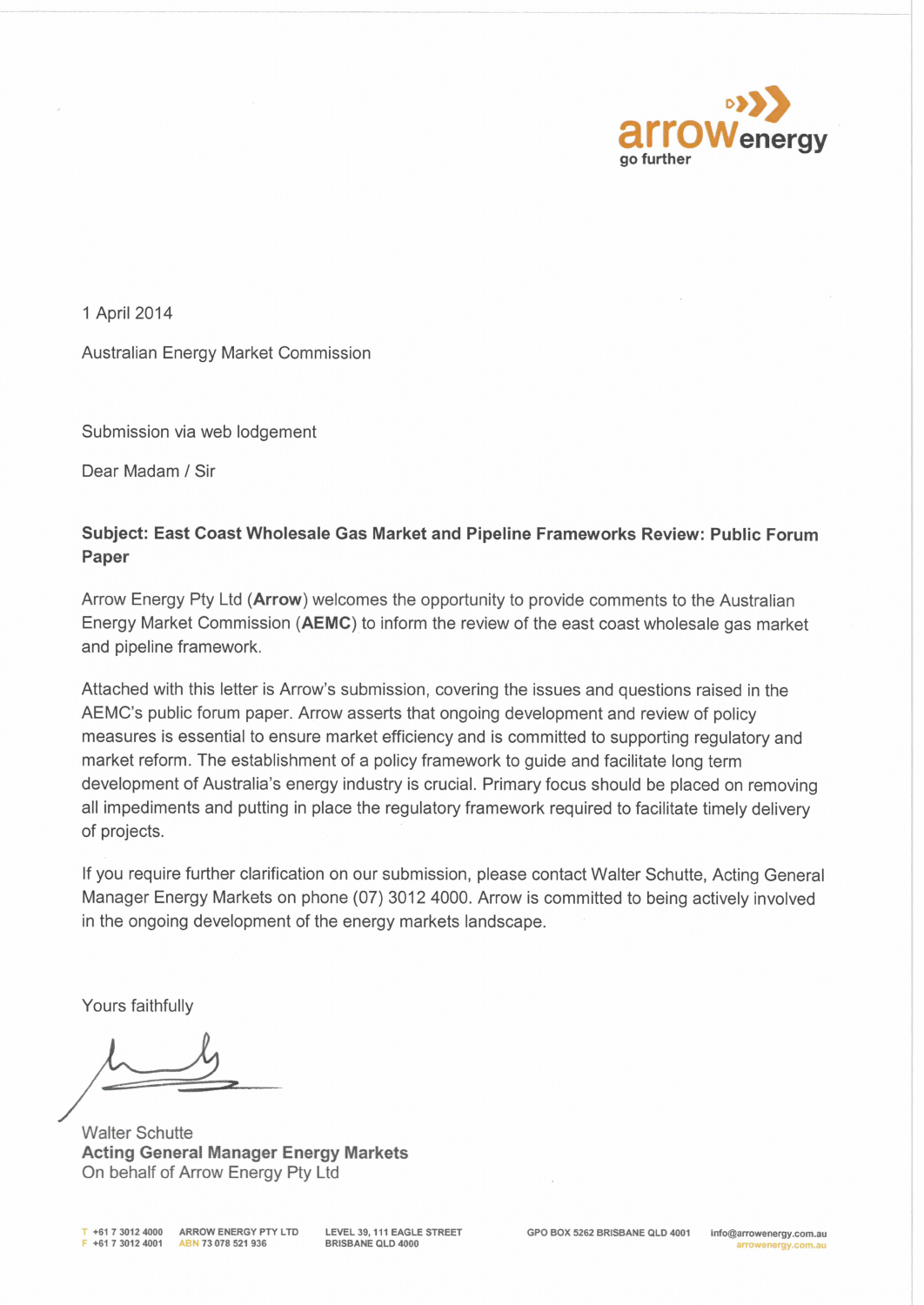#### **Background of Arrow Energy**

Arrow Energy Pty Ltd (**Arrow**) is owned by Royal Dutch Shell and PetroChina, who acquired the ASX-listed Arrow in August 2010. The company is focused on the exploration, extraction and use of coal seam gas (CSG), a naturally occurring and comparatively clean burning gas that is commonly used to fuel electricity generation and as an industrial input.

Arrow's activities range from exploration to production, transportation and electricity generation. It has been operating a strong domestic gas supply business since 2004, and is currently working to explore and develop the CSG resources in Queensland.

Arrow is working to meet the growing international demand for cleaner burning fuels through a gas supply for LNG project. Additionally Arrow has a portfolio of exploration tenements that cover approximately 41,500 km<sup>2</sup>. Currently, the company produces gas from fields in the Surat Basin in south-east Queensland and the Bowen Basin in central Queensland. With about 1,200 gas wells, Arrow is able to supply gas to the Townsville (235 MW), Daandine (33 MW) and Braemar 2 (450 MW) power stations, as well as local and industrial users in Townsville, Moranbah and Brisbane.

#### **East Cost Wholesale Market and Pipeline Frameworks Review**

In response to the Australian Energy Market Commission's East Coast Gas Market and Pipeline Frameworks Review and Review of the Victorian Declared Wholesale Gas Market, Arrow wish to outline a series of high level principles to guide the development process over the near term. These principles target improved market design and operation including the provision of transparent market information and access to transportation capacity. **An effective market will ultimately lead to greater choice for customers for competitively priced gas.**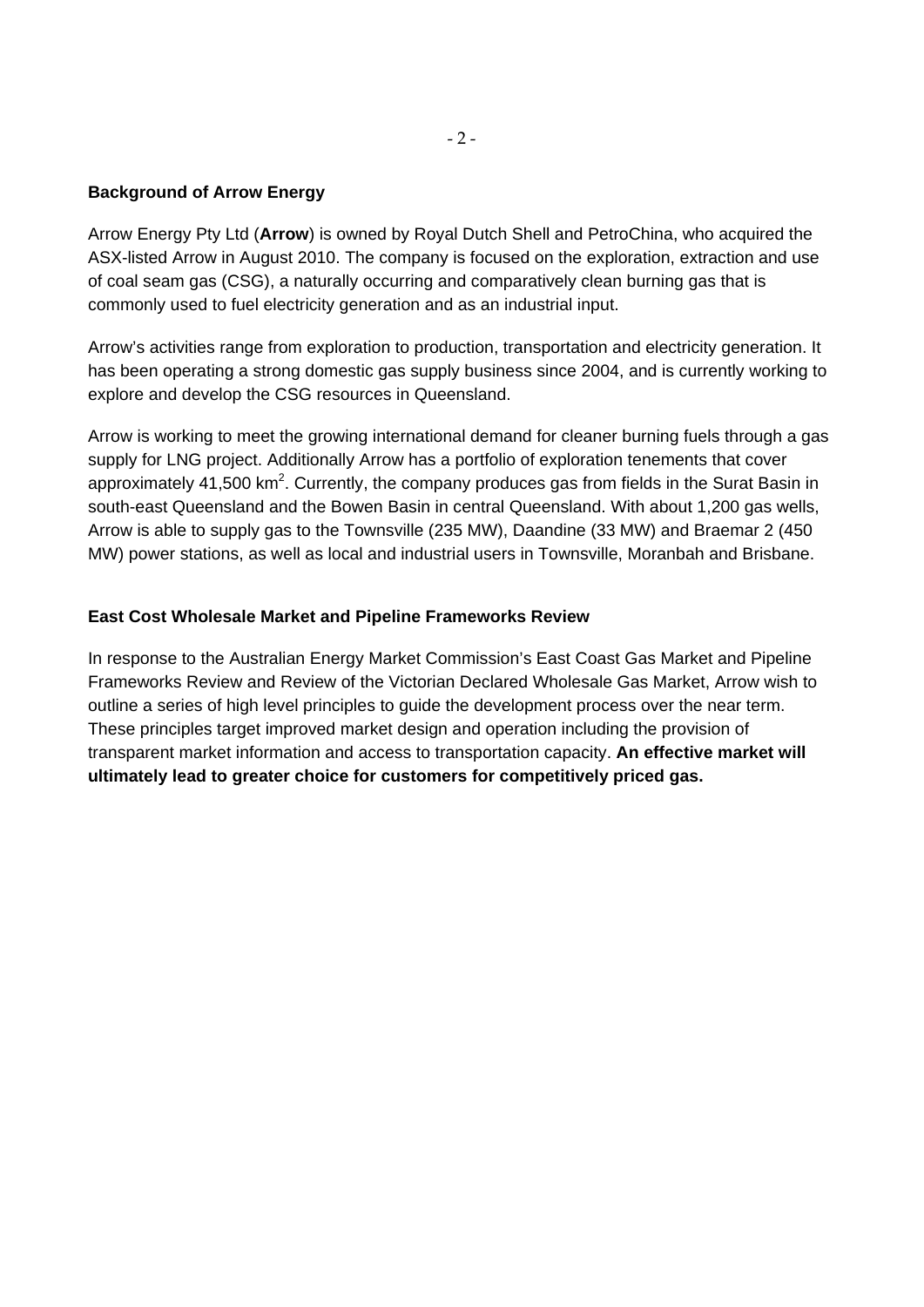#### *Principle 1 – The need for gas market development and defining the role of policy*

**Arrow supports further development of the Eastern Australian gas market in light of current challenges and uncertainties to the extent that proposed changes support productivity and economic efficiency.** 

Australian gas markets are currently experiencing significant change and the need of participants (users, transporters, wholesalers and producers) are no longer being met – therefore change is needed. **This will increase security and availability of supply, deliver greater price transparency and provide greater customer choice.**

As conventional gas reserves deplete, unconventional gas reserves will need to be developed. Attracting international investment is critical in this regard given that development of unconventional gas reserves is complex, cost intensive and only economic on a large scale. As such, policy underpinning market development must consider how large scale development can be encouraged to deliver the needs of domestic demands and international marketing.

Gas market reform is in its infancy and areas of policy improvement clearly present themselves. Current market structures and policy is largely based on historic configuration and point-to-point supply arrangements. The dynamics of a transitioning gas market to a more interconnected transmission network with differing gas sources (including CSG and potentially shale gas) must be considered in the design of the future market.

Customer needs in terms of risk management, access to supply, price competitiveness and choice should inform market structure. Ultimately the success of the market will be dependent on maintaining the value proposition for investors and delivering a suite of solutions to customers that meets their needs.

Elements of market design that should be considered include:

- Physical market security and stability
- Supply security
- Supply competition
- Provision of appropriate information
- Access to transportation capacity
- Supply and demand needs (risk and price)
- Price transparency

.

Consistent with the National Gas Objective, reform should *promote efficient investment in, and efficient operation and use of, natural gas services for the long-term interests of consumers of natural gas with respect to price, quality, safety, reliability and security of supply of natural gas.*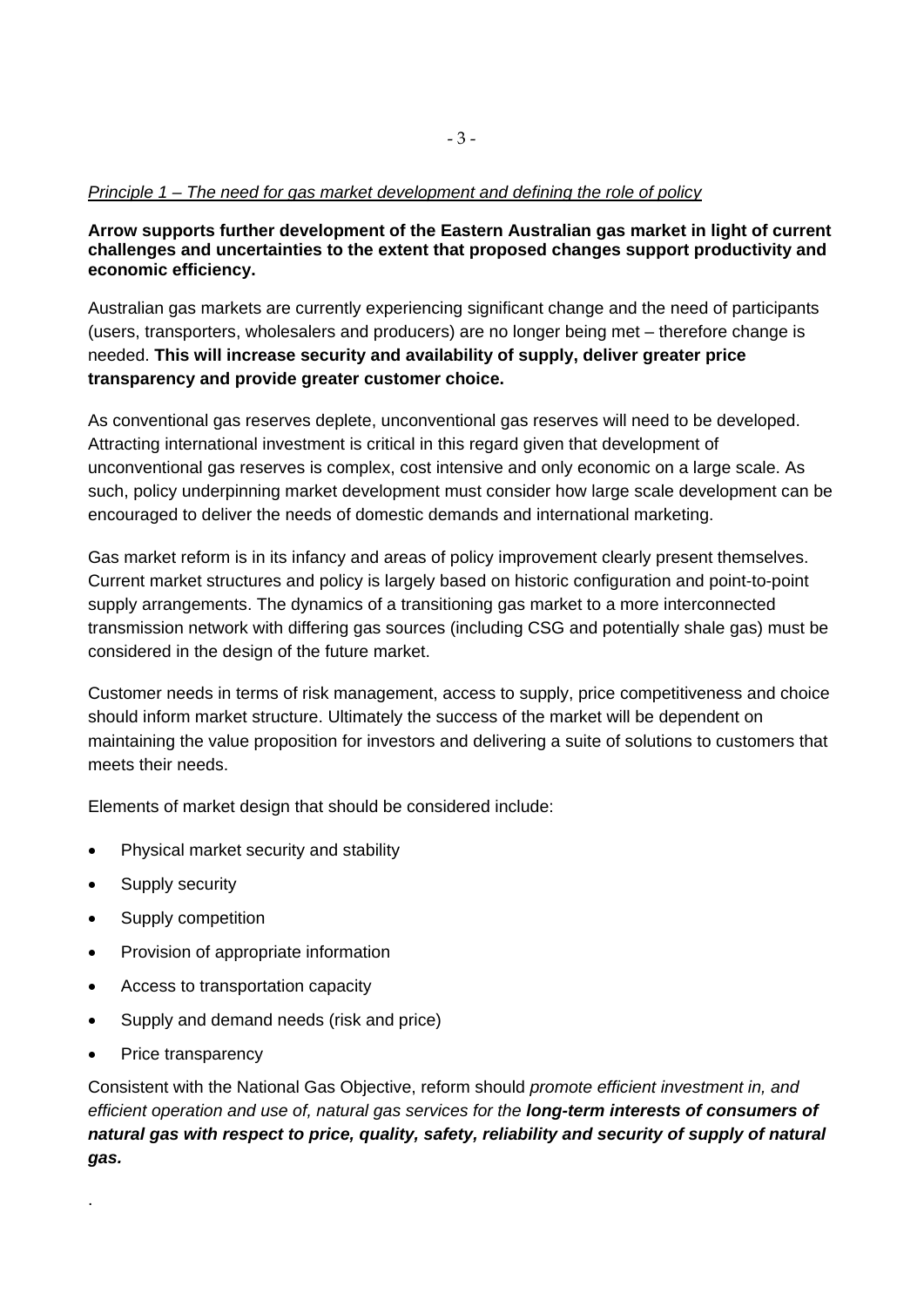**Arrow supports the preparation of an integrated forward development strategy that acknowledges the roles of both industry and government in promoting market development, and identifies reform priorities and market impacts. The plan should facilitate timely development of the market while appreciating the need for industry to manage the transformation.** 

The reforms required to deliver an integrated and efficient market are likely to be significant and wide ranging. Only once the overall requirements and elements of change are clear can the value of the transformation be established. Such reform is best achieved when the objectives are well understood and distinct milestones are mapped out.

An ad hoc or fragmented approach to the development of the market is likely to fail, and assuming that the required change can be brought about by quick minor modification of the existing framework is dangerous. The change should be considered, specific in its design and allow sufficient time for participants and customers to implement.

It is critical that all parties involved in the gas supply value chain be consulted to fully understand:

- 1. the objective of each component of change;
- 2. the implications for alternate solutions; and
- 3. the eventual effectiveness of the change.

Prioritisation of elements of the reform agenda can drive the highest value aspects within the comprehensive plan recognising that full delivery may require staged evolution or parallel development of facilitating functionality. Delivering a market with transparent pricing and the ability to readily secure supply of gas is in the interest of all customers.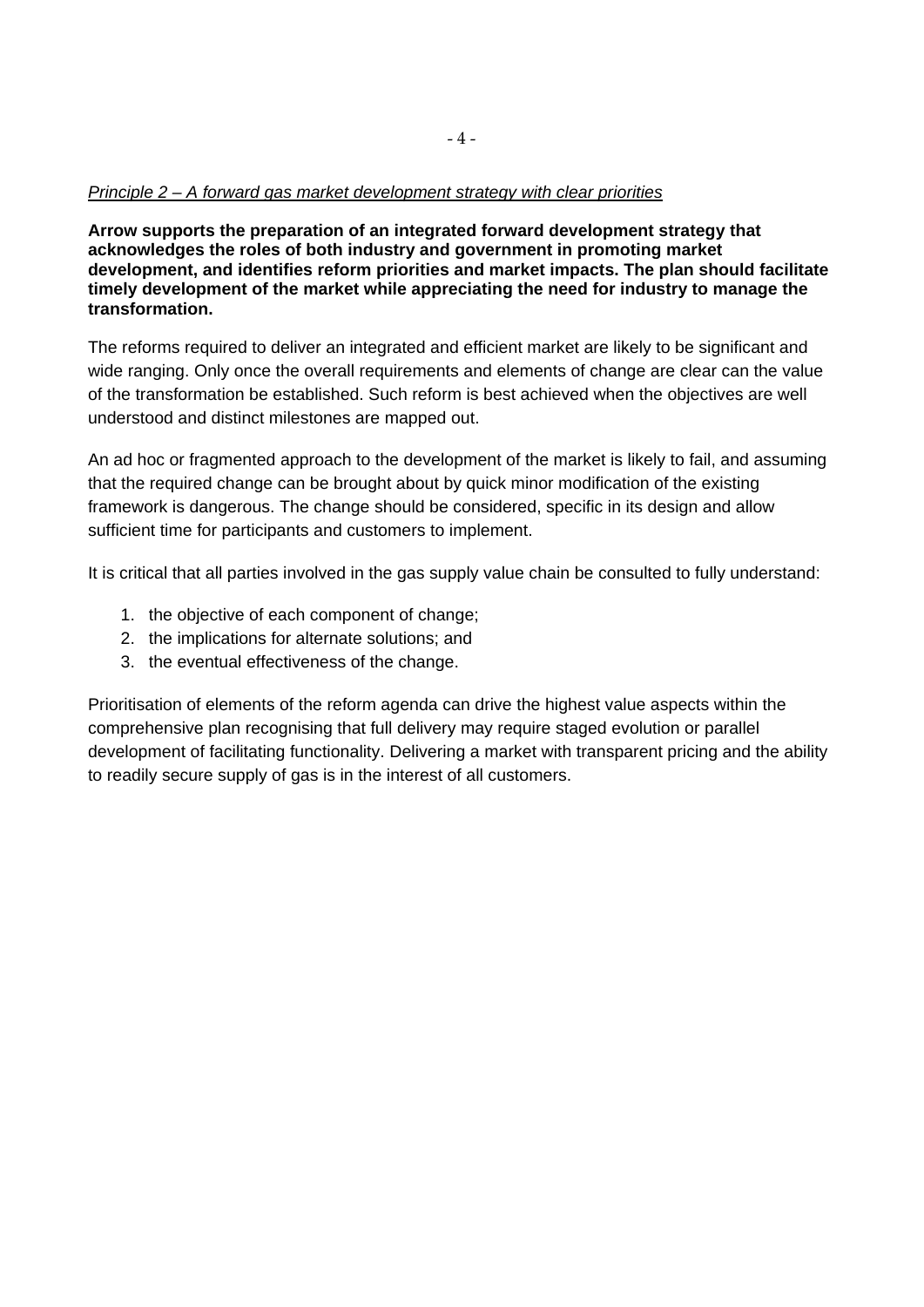#### *Principle 3 – Improved market information to support trade*

**Information informs participants, potential new entrants, energy users, governments and other stakeholders about the performance and suitability of gas market arrangements to enable efficient decision making. In the absence of prohibitive costs and breaches of confidentiality, Arrow supports improvements in information availability, transparency and discovery for the purpose of facilitating trade and liquidity, and providing clear price signals.** 

Proper and efficient market operation is predicated on the availability of relevant and validated market data. The challenge is identifying the most appropriate dataset that meets users' needs and can be presented simply as opposed to unconstrained provision of vast amounts of data.

Un-contextualised data could easily be misinterpreted or too complex to assess. Market information must be transparent and consistent yet appropriate with clear meaning / application.

Given information asymmetries are genuine impediments to fully functioning markets, Arrow has some support for the view that the market would be better served by a more centralised and complete reporting framework encompassing both supply and demand sources. A robust data model will assist participants in analysing the market.

Aspects of data provision that should be considered in identifying the most appropriate data set include:

- Accuracy of data (noting physical constraints)
- Frequency of data
- Aggregation of data
- Timing of data release (daily, hourly or real time)
- Cost and timeframe required to establish measurement infrastructure to provide data

Arrow recommends that a full scoping study be undertaken to:

- understand information requirements, and
- map the most efficient means of providing those requirements.

This should include a cost benefit analysis to ensure information requirements are tailored to optimise market operation. Easily accessible, clear and reliable market information will assists customers in making good risk management decisions.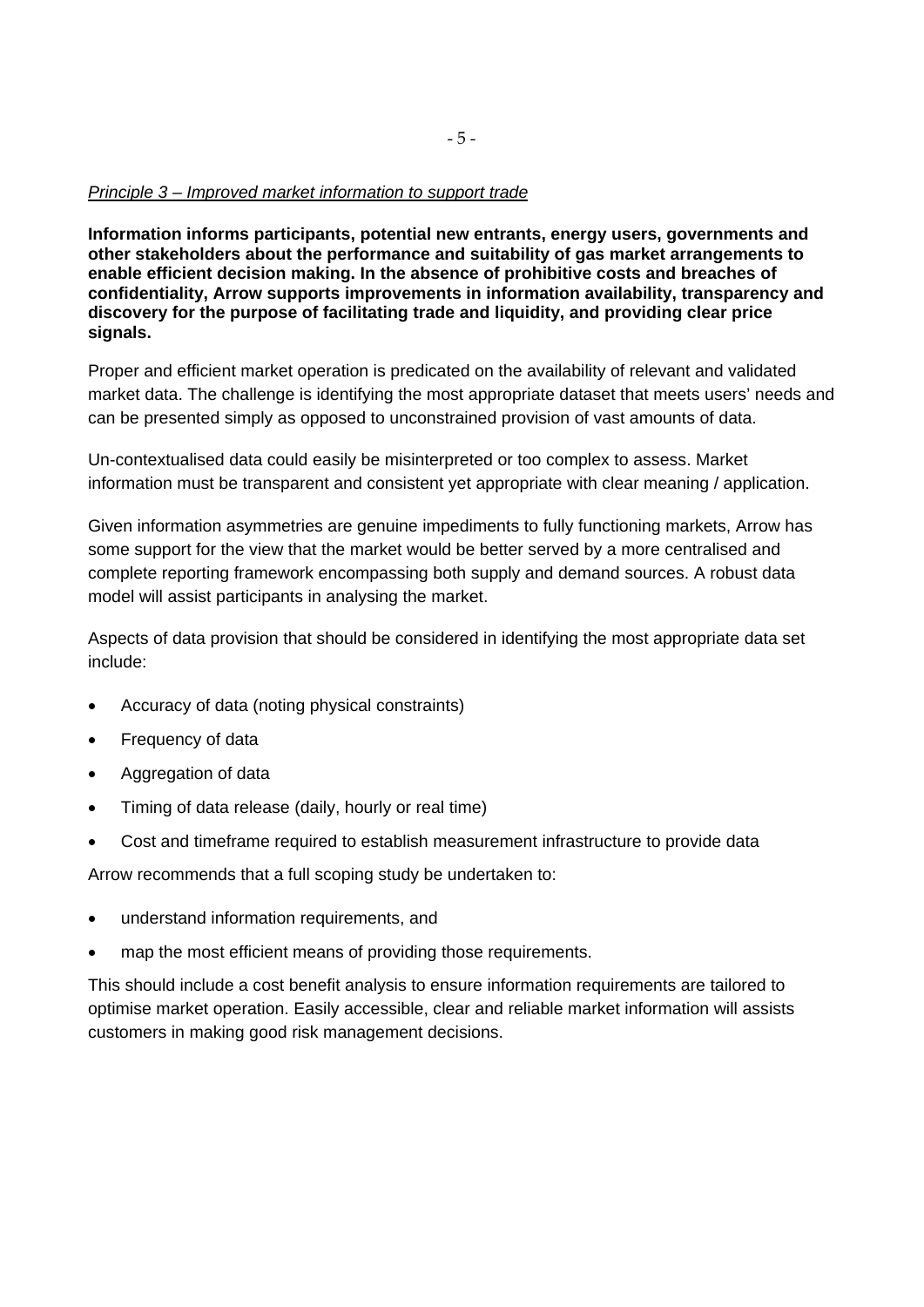#### *Principle 4 – Improved access to efficiently priced short to medium term capacity*

**Improving the efficient access and use of pipeline and gas infrastructure is a fundamental component of the gas market. The full benefits of market developments and enhanced trading arrangements cannot progress without a more effective transportation regime, including capacity trading and access, which encourage efficient market outcomes.** 

The ability and cost of linking energy resources and demand locations affects market efficiencies, return on investment and ultimately underlying costs for new or existing market participants. Arrow acknowledges the potential benefits that can be achieved by shared use. The benefits of a single pipeline regulatory regime with clear mechanisms for accessing capacity will enhance investment certainty and facilitate deeper market development. **This will ultimately improve competition and provide greater choice to customers.**

Mechanisms to facilitate efficient capacity trading whilst acknowledging existing and new property rights do not presently exist. Attaining access to capacity presents a number of challenges that must be addressed:

- 1. Rights of existing asset owners
- 2. Impacts on risk position and opportunity (asset and capacity owner)
- 3. Mechanism for providing access
- 4. Commercial terms
- 5. Benefit to market

The preferred mechanism for realising shared use should provide clear signals to commercially incentivise owners to provide access.

In understanding the optimal mechanism, consideration should be given to all market-based options that facilitate greater access to capacity, while keeping whole participants offsetting underwriting/sunk costs.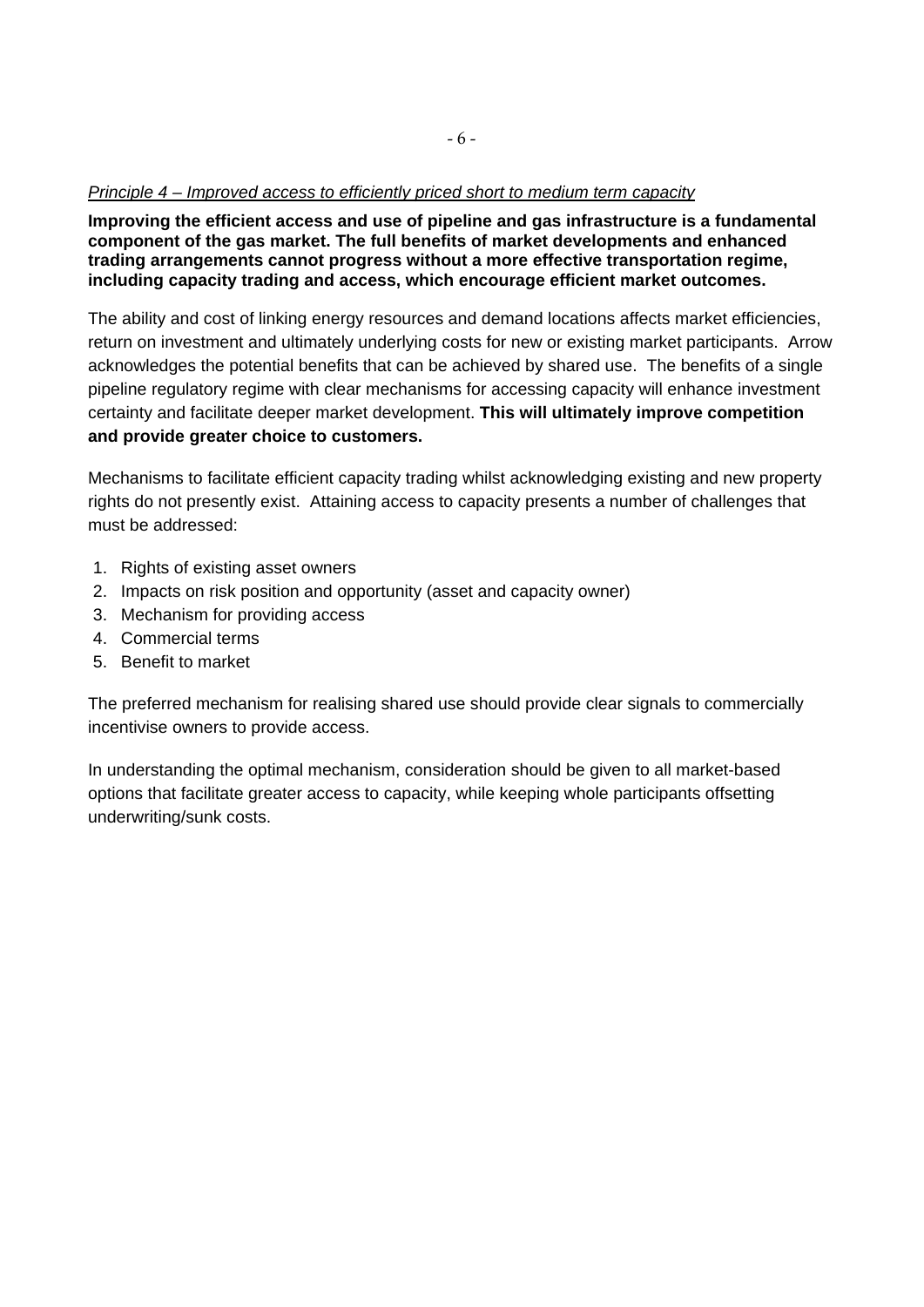#### *Principle 5 – Effective facilitated gas markets*

**Trading hubs provide an important market reference point. Building upon and resolving identified issues with existing trading hubs is a necessary pre-condition to development of an integrated Eastern Australian gas market.** 

Australian gas markets are currently disparate, even though physically connected, creating inefficiencies or hurdles to transacting. Achieving supply across the complex arrangements is often not practical or adds significant cost and risk.

Varying market designs are making trading more complex and giving rise to inefficiencies. Each market is characterised by specific and enduring limitations. While the Wallumbilla hub continues to support growing liquidity, which has been welcomed, the absence of progress in relation to the Short-Term Trading Market and Declared Wholesale Gas Market requires attention.

Arrow considers that hubs should be designed to facilitate participation and deliver liquidity. Presently, hub characteristics and design leads to a situation where only gas retailers are likely to participate, with gas producers, industrial and commercial users and pipelines typically outside of these arrangements, and intermediaries choosing not to participate. Impediments to participation include:

- Market inconsistencies, complexities and costs
- Lack of physical pipeline interconnection and access to transportation capacity in some areas
- The continued prevalence of longer term contracts (usually bespoke)
- Lack of standardised contract terms

Harmonising elements of existing markets (such as the start of gas day and market price caps), to reduce the risk of arbitrage across the markets and the costs faced by participants operating in both markets would reduce complexity and facilitate increased participation.

The ultimate objective should be to develop a singular market model allowing for seamless transacting across the East Coast. The costs of change and likely adverse impacts on existing participants should be considered in the context of flow on benefits to customers. **Customer and market participants are already seeing initial benefits flowing from the development of a trading hub.**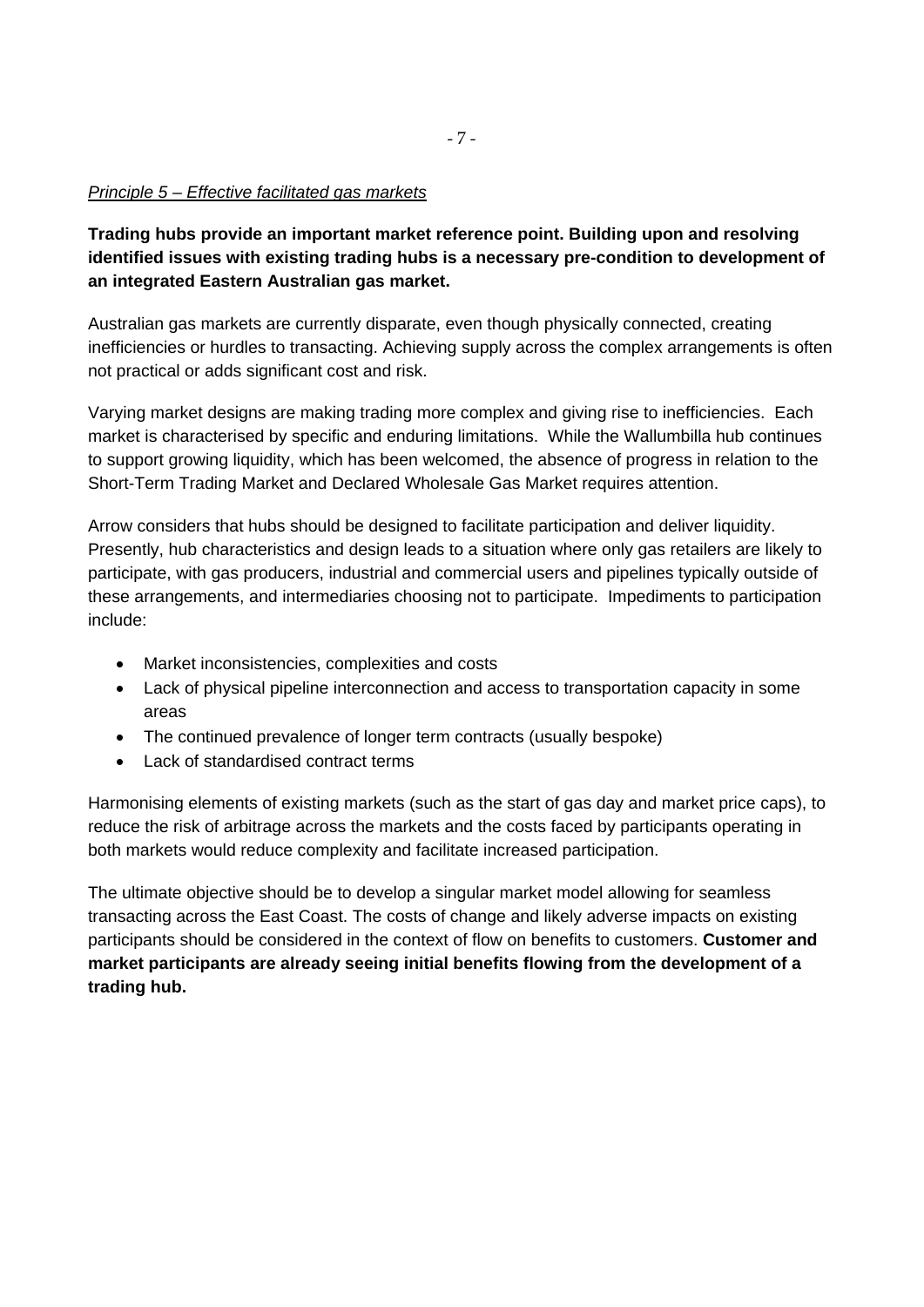### **The following are responses to specific questions raised in the AEMC paper**

#### **Facilitated Markets**

1. Given their performance to date, are the existing markets able to facilitate transactions required to manage current conditions?

Current market design is complex and fragmented. It does not facilitate ease of transacting and presents significant barrier to entry. Managing risk within the current design is costly and time consuming. The current market may likely be able to address modern needs, but it would do so ineffectively and at greater cost.

2. Will the current market framework be able to facilitate transactions that may be required to meet future conditions?

As described above, the current market framework may respond to some extent to the demands of future conditions, but will likely fail to provide the required flexibility or be inefficient in doing so.

3. Are there barriers to using the wholesale markets, for instance for new entrant retailers or for large users wishing to participate directly in the markets?

There are a number of areas that either result in making market entry complex or create barriers to entry:

- Complex and fragmented market structure
- Cost of entry (building capability)
- Lack of consistent contracting terms
- Basis risk resulting from differing market dynamics
- Bespoke contract terms mainly bilaterally negotiated
- 4. What opportunities are there for improved integration between the markets?

Arrow is of the opinion that a single market structure dealing with all transaction elements from production to use is critical. Specific focus should be given to ensuring that the market design is as simplistic as possible and facilitates new entrants. This will improve competition and liquidity.

#### **The STTM**

Arrow does not currently participate in the STTM, nor does it have any intention to enter this market in the near future. Arrow has been made anecdotally aware of the significant cost and administration burden attached to the STTM. Arrow makes no comment at this time.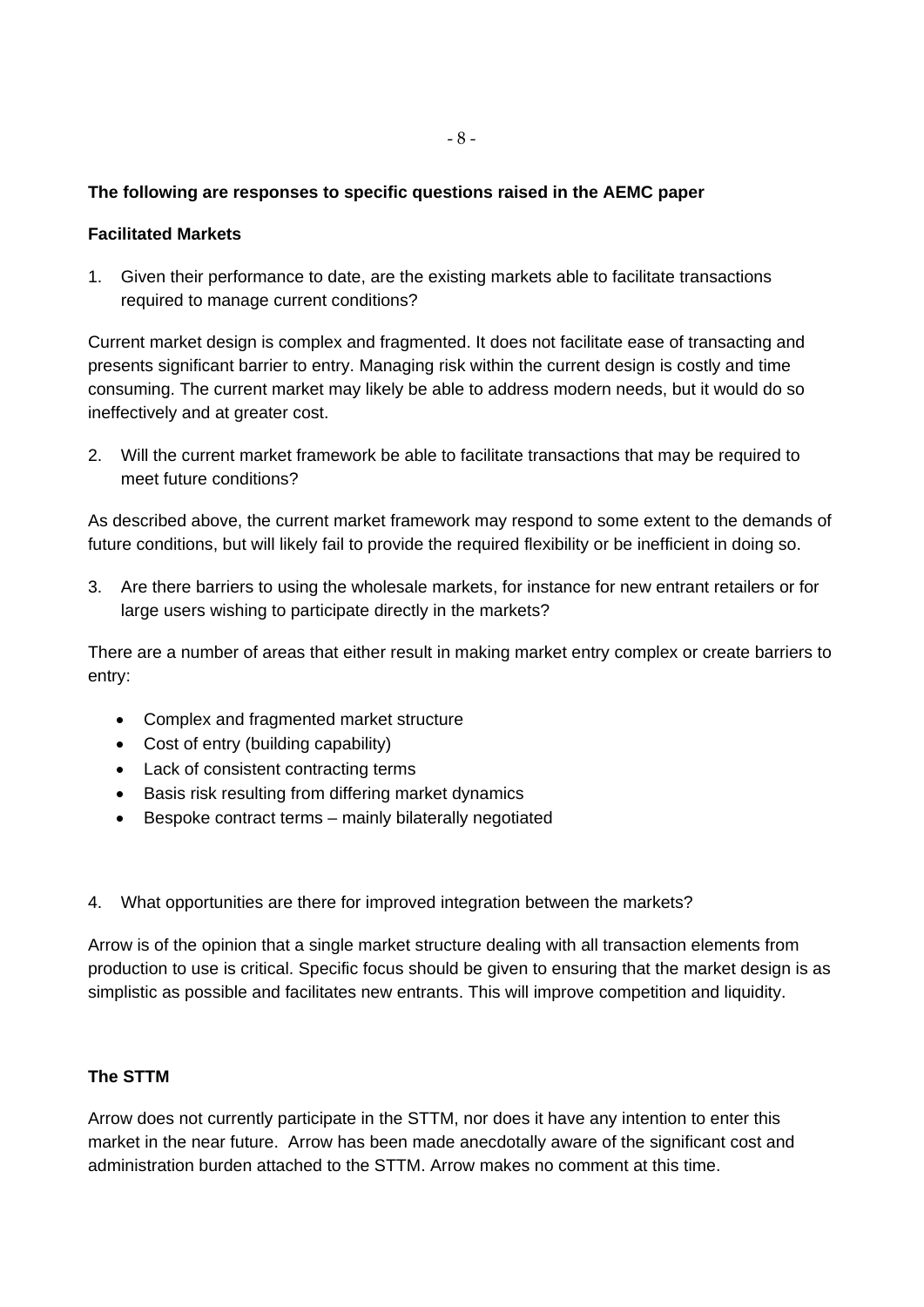## **Wallumbilla Gas Supply Hub**

1. Is Wallumbilla adding value to the way participants manage their gas portfolios and what directions should the development of the market take?

Yes, as a minimum the WGSH has delivered improved liquidity. From Arrow's perspective, the more important benefit is the development of a transparent pricing point. Price movements are already being reported by external data providers and the level of interest in Queensland gas pricing has expanded significantly.

2. How does trading at Wallumbilla impact on trading in other wholesale markets?

Trading at RBP can impact trading on the STTM and vice versa. Where before clearing prices could be impacted by the relatively small STTM volumes, the WGSH now offers a more liquid and transparent alternative as a reference.

3. Would the establishment of a GSH at Moomba facilitate additional trade? Would a Moomba GSH impact on liquidity at Wallumbilla?

Arrow reserves its position until sufficiently detailed analysis has been undertaken. The following high level statements may provide some guidance on the key concerns / considerations:

#### **Positives**

Introduction of Moomba GSH would add price transparency on hub transfer services and would identify constraints on any interconnected pipelines.

#### Negative

Multi nodal markets generally adversely impact liquidity.

4. How useful is the information provided by the Wallumbilla hub to market participants and what additional information could be provided to improve accuracy and transparency at the GSH?

Arrow believes that information currently being provided combined with work being undertaken by AEMO and the industry will meet participant's needs.

#### **The DWGM**

Arrow does not currently participate in the DWGM and makes no comment at this time.

- 1. Are the original objectives and rationale for the DWGM relevant and compatible with the Council's vision?
- 2. Is investment in the DTS occurring in an efficient and timely manner? Or are there limitations with the current investment and/or regulatory framework?
- 3. Do the DWGM arrangements inhibit the transportation of gas between the DTS and interconnected pipelines?
- 4. How could the market design be amended to provide additional tools for participants to manage price and volume risk in the DWGM?